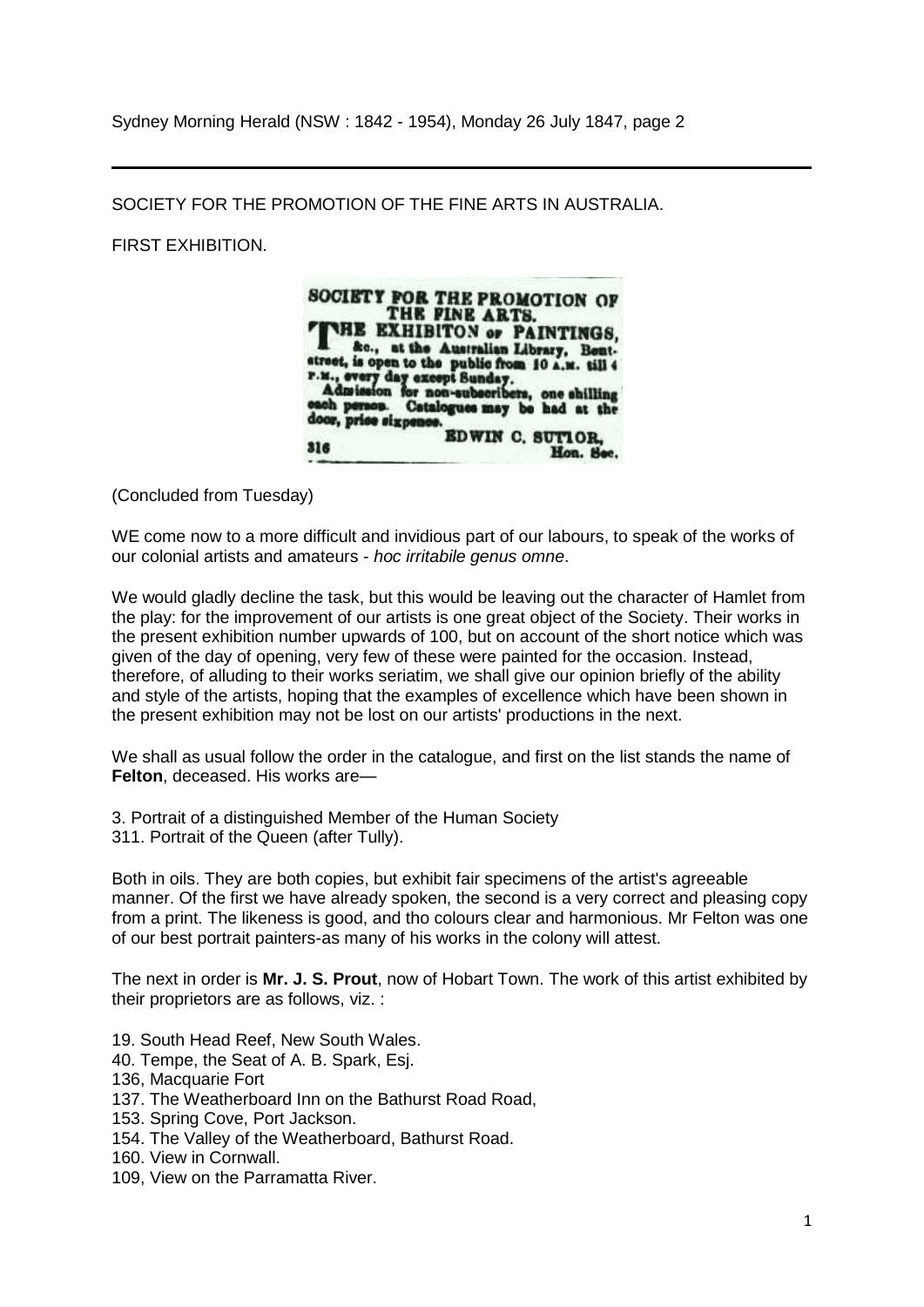172. A Winter Scene. 181. The Albion Mills on Fire, by Moonlight. 187. Cudgee Bay in a Storm. \191. Jamieson's Valley. 207. Winter Scene. 219.Bush Scene. 250. Moonlight. 251. Sunset. 255. Neutral Bay. 256. Quarantine Ground. 257. Willoughby Falls. 260. Goal Island. 3 7. Moonlight Scene.

Three of these, Nos. 19, 40, and 257, are oil paintings, and have been formerly noticed ; the rest arc water colour drawings. Of Prout's abilities as a landscape painter in water colours, we have repeatedly spoken with admiration, and we think that his works above enumerated arc sufficient to bear us out in the assertion that he is the best landscape painter who has appeared among us. We deem it unnecessary to particularise, or select from his works. They arc all of a class. They all partake largely of his peculiar manner. He is an admirable painter of skies and distances-has a great facility in tree's, though ho sometimes carries this facility to extravagance, and Prout's trees become as well known as his signature. His sketches arc correct, free, and full of detail-and he has a practical knowledge of aerial perspective - light and shade and effect, from the contrast and harmony- of colours. He is often less happy in his foregrounds, and we might expect more figures to be introduced to animate his landscapes. His water colours have often the force and effect of oil colours. On the whole he is an artist that does honour to the colony.

The next name in the catalogue is that of Mr. **Conrad Martens**, another colonial landscape painter, and one who still labours at his profession in Sydney. The works in the exhibition which acknowledge him as master are

98. View on the mc Donald River above Wiseman's Ferry.

- 129. Landscape.
- 140. A View at Tahiti.
- 178. View of Rio Janeiro-British Cruisers making sail after a suspet led ¿laver. ,
- 261. View of Sydney.
- 268. Travalleyn on the Paterson the Seat of George Townsend, Esq.
- 273. The Valley of the M'Donald.
- 276. Landscape.
- 277. View of Sydney, from Waverly.
- 281. Landscape.
- 283. Landscape.
- 291. Landscape.

Of these-Nos. 98,273, 276, and 277, are oil paintings. The rest are water colour drawings. Sir. Martens' mannerism is very perceptible in all his works. His oil paintings are remarkable for the want of that strength and depth of tone-of that power in short which it is the property of oil colours to give. They are pure and clear in colouring and tone, but they look like water colour drawings. His sketches are free, bold, and artistical. In his, water colours there is great purity of colouring ; and he possesses a very good knowledge of composition and effect. No one knows better how to select a scene for a picturesque drawing. His distances and aerial perspective are good, but we do not so much admire his skies ; his trees are too much of repetitions. They want variety. His foregrounds are somewhat deficient in power and detail, though they are often happily arranged. Martens on the whole is a pleasing painter,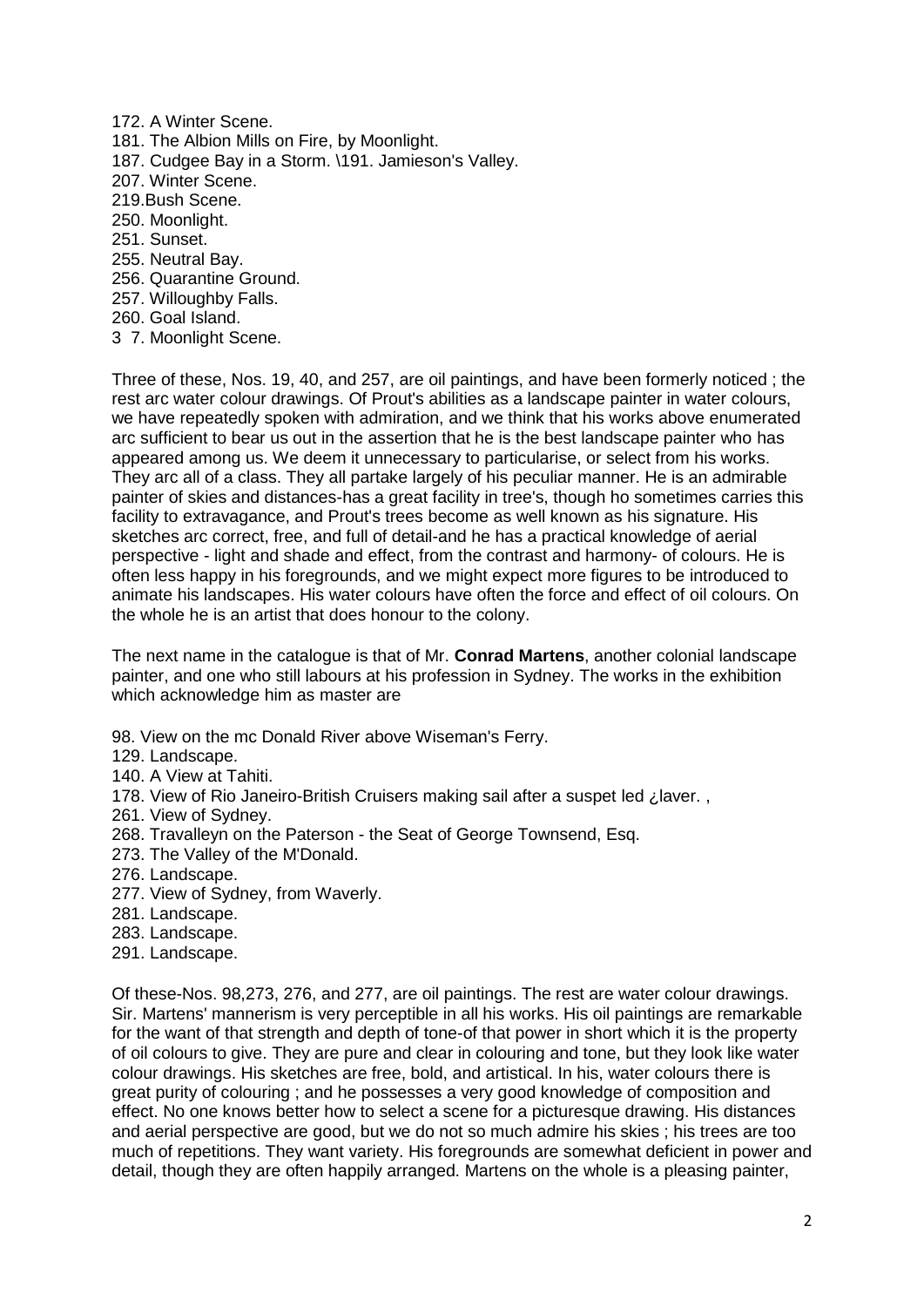and one of our standard artists. Of his oil paintings we prefer Nos. 98 and 273, and of his water colour drawings No. 283. His style in 178 is considerably altered; but we do not like this so well as some of his other works.

The works of **Mr. Fowles** are

- 127. The Wreck of the Edward Loome, off the Middle Head, Harbour of Port Jackson.
- 166. U.M.S. Carysfort.
- 184. Kangaroos.
- 226. The Steamer Sovereign.
- 227. Ditto, another view.
- 235. The Ship Sir George Seymour.
- 236. H. M. Steamer Inflexible.
- 342. Shipping at the Mouth of the Thames.

They are all in oil colours. Mr. Fowles, we believe, is a professed marine painter, and succeeds very well in seizing ' the likeness of the ships. lie has improved considerably since we first knew his works ; but he still wants correctness in his drawing in some points. His colouring has on the whole too much greenness for our eyes, and he has not much knowledge of effect ; in fact, if we might presume to say so, we think Mr. Fowles sometimes attempts too much for a young artist. His quiet scenes are much better than his attempts to represent "the hell of waters," howling and hissing in a tempest.

There are four works by **Mr. Griffith**, viz. :

132.'Portrait of George Suttor, Esq.

- 149. Portrait of a Lady
- 204. Portrait of Mr. Justice Burton.

319. Portrait of the late Thomas Moore, Esq., of Liverpool.

Two of these, 132 and 149, are in crayons, and two in oil, 206 and 319, and we need hardly say that we much prefer the former to the latter ; the chalk drawings are really good in drawing and effect; the oil paintings; on the contrary, are deficient in both. "If the likenesses be correct, the paintings remind us of the solitary virtue in the character of Conrad tho Corsair. We forbear to say more.

The next on the list is **Mr. Garling**. His works are—

135. A Wharf in Darling Harbour.

- 165. The Britomart off Sydney Heads, signalling for a pilot.
- 185. A View of Sydney from the North Shore.

Garling we look upon as one of our best marine painters, though he has still some lessons to learn. He understands the build of a ship well, and he gives us something more than a bare likeness of a ship—he paints a picture—he has some knowledge of breadth of effect, but there is a stiffness in the water, and a want of toning in his pictures, which he ought to struggle against; and he has some noble examples in the exhibition for educating his eye on these points. His landscapes are not to be compared with his marine views.

The works by **Mr. Rhodius**, are

143. A Water Colour Sketch.

240. Sketch from Mitchell's Pass-View of Emu Plains.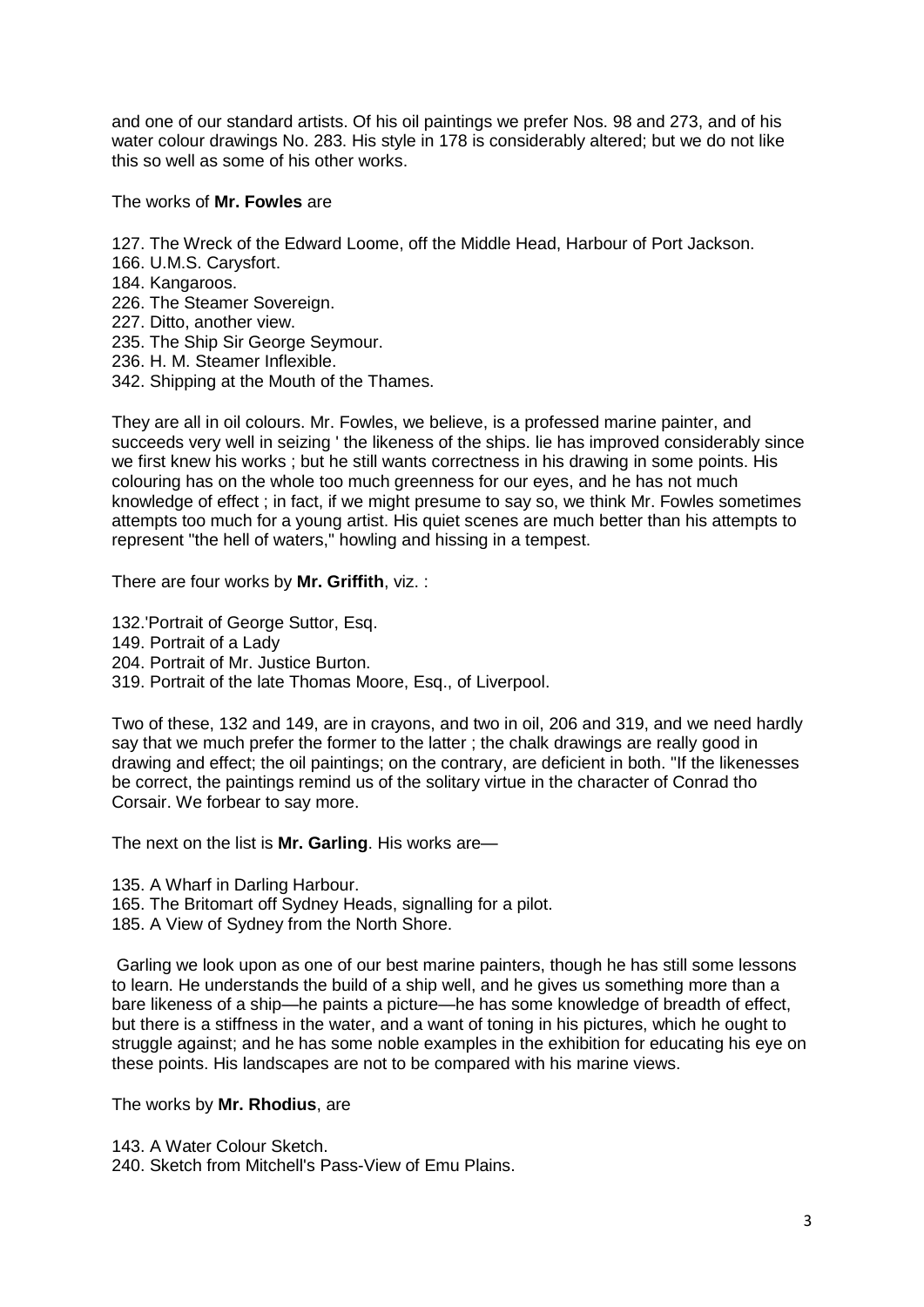312. Church of Cologne, on the Rhine.

All water colours, and all in the ancient style. We like Mr. Rhodius's drawing better than his colouring and effect. The architectural style of drawing in the church (312) does not harmonise with, the rough handling of the trees which surround it. Mr. Rhodius is a professed painter of heads, and his outline sketches, such as the head of Leichhardt, arc excellent. How is it that he has exhibited nothing but landscapes?

The works in the catalogue which claim the paternity of **Mr. O. AV. Brierly**, are

154. Sea-piece - A Sketch.

177. The Shamrock on her Passage to Port Phillp, speaking the packet-ship St. George. 282. Amateur Whaling, or a Tail of the Pacific.

292. The Yacht Wanderer, R.Y.S., running between the Cape of Good Hope and the Bellows and Anvil Rocks, in the gale of the 14th April 1842.

Mr. Brierly should disown the first mentioned one, 145 ; the remaining three are sufficient for his fame. He is undoubtedly at the head of our colonial marine painters. He has an elegant and graceful as well as effective and powerful pencil. For elegance and lightness of sketching, let our artists and amateurs look at No. 177; and for the union of grace with sublimity - "love Avatching madness," - let them study No. 292, which we prefer to any water colour painting in the Exhibition. Mr. Brierly's ships are studies, and he has a wonderful art of giving fluidity of motion to his seas.

The next in order are the works of **Mr. Peacock**, consisting of

l61. Government House, Sydney, from the Botanic Gardens.

- 167. Government House.
- 180. View of Sydney.
- 182. View in the Harbour of Port Jackson.
- 228. View in Port Jackson.
- 287. Landscape
- 306. View of Sydney
- 307. Vine of the North Head, Port Jackson.

They are all oil paintings, and all appear to be members of the same family. Mr. Peacock's drawings ore praiseworthy for their correctness and attention to details ; but we cannot discover to what school his system of colouring belongs. Mr. Peacock must look at nature through warm-coloured spectacles. His pictures have not the force nor the transparency which we expect to find in oil colours. To satisfy himself of the singularity of his style of Colouring, we would advise him to place one of his pictures beside one of the good paintings of the Dutch school. The contrast will teach him a lesson which may be turned to advantage in his future works. The Italian Landscape by Wilson would be an admirable subject for him to copy from.

**Mr. Winstanley's** name is attached to two pictures.

170. Race Horses. -A water-colour drawing; and 288. A Hunting Scene - in oil colours.

The former is neatly coloured, and drawn with some spirit, in the style of the coloured engravings of similar subjects in England. The latter betrays much more genius, and if we be correct in stating that it is painted by Winstanley, we can only advise him to stick to colours in future.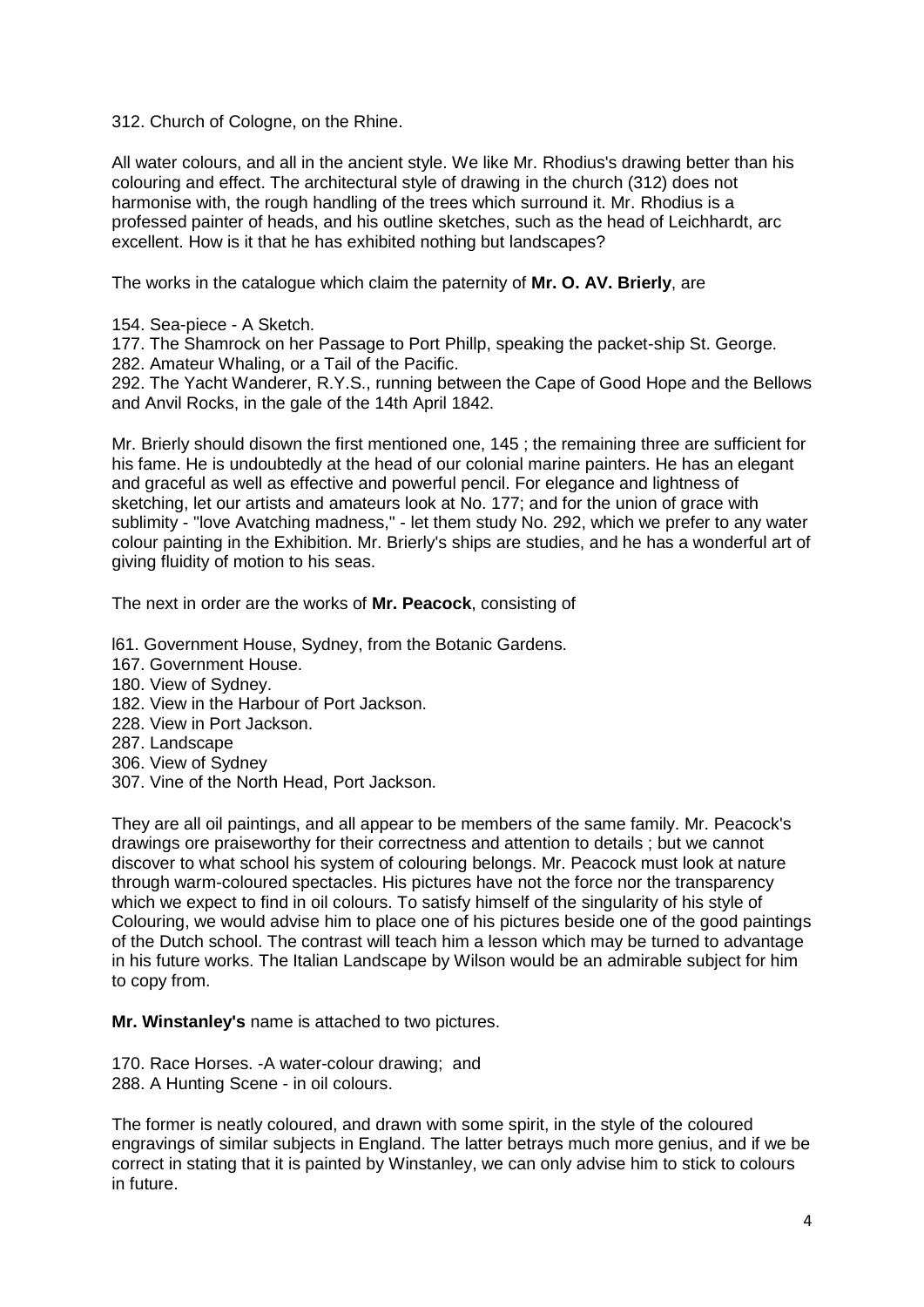The next name on the catalogue is that of **Mr. AV. Nicolas**, portrait painter. His works are -

- 171. Portrait of a Lady,
- 179. Portrait of a Lady.
- 186. Portrait of Lieut. Piggott, of the Mounted Police, 99th Regiment.
- 195. A Study from Nature.
- 197. The Morning Walk.
- 203. Portrait of Miss Fairbrother, as Abdallah, in the Forty Thieves,
- 252. A Study from Nature.

No. 186 is a beautiful pencil drawing; the rest are water colour drawings. Mr. Nicolas has been practising his profession for a good many years in Sydney, without making much noise about it. He is one of those quiet unobtrusive men of genius who work their way into notice and distinction without any assistance from the newspapers. His fame is now established in Sydney as the best portrait painter in water colours in the colony, and the consequence is that there are more heads offered to him for decapitation than he is able to take off. He possesses a thorough knowledge of the theory and practice of his art. Ho accordingly does not confine himself to heads with unmeaning backgrounds. He endeavours to make his backgrounds harmonise with his figures, and is generally successful in the snatches of scenery which he occasionally throws in.

His works are remarkable for correctness in drawing, and with occasional exceptions. freedom in action and position, for their clearness of tone, and high finish. Instead of laying on his tints in washes, he adopts the stipling style of colouring even when painting on cardboard, which is his usual practice. We cannot say that he is always correct in his likenesses ; but this is a weakness to which most portrait painters must plead guilty. We don't think he has made a very judicious selection in the works exhibited; at least we have seen many of his works which we prefer to any in the pre-sent exhibition. 179, 186, and 252 are our favourites. Probably before the next exhibition, Mr. Nicolas will be known as a painter in oil colours.

175. Flowers and Fruit - **Mr. Jacob Jansen**.- This is a creditable performance for a colonial artist ; the composition is good, but the colouring is raw and inharmonious. Mr. Jansen may take a valuable lesson from several of the fruit pieces exhibited, some of which are so natural that birds might be excused for pecking at them.

176. Mounted Policeman- **D'Arcy**.-Rather a clever sketch ; the mounted policeman's horse is too much of a Rosinante for active service, but there is character about the picture which we like. The colouring might have been better.

188. Sydney Aborigines~-Tomarrah, the Chief ; and Kaaroo, alias Old Gooseberry, widow of Bungaree - **G. F. Angas**.-Characteristic sketches in the agreeable manner of Mr. Angas, who is better know in England than in the colony.

Mr **W. Davis** is the painter of three oil paintings in the exhibition, viz, ;

189. Scene from Byron's Ginour, after B. Vernel 289. Portrait of a Gentleman. 344. The Grecian Sisters.

No. 289 is a fair likeness, but a poor painting. The subjects of the other two, we fear, are rather beyond the artist's abilities. Many young artists retard their progress by attempting too much. If Mr. Davis will condescend to study some of the fine works exhibited on the present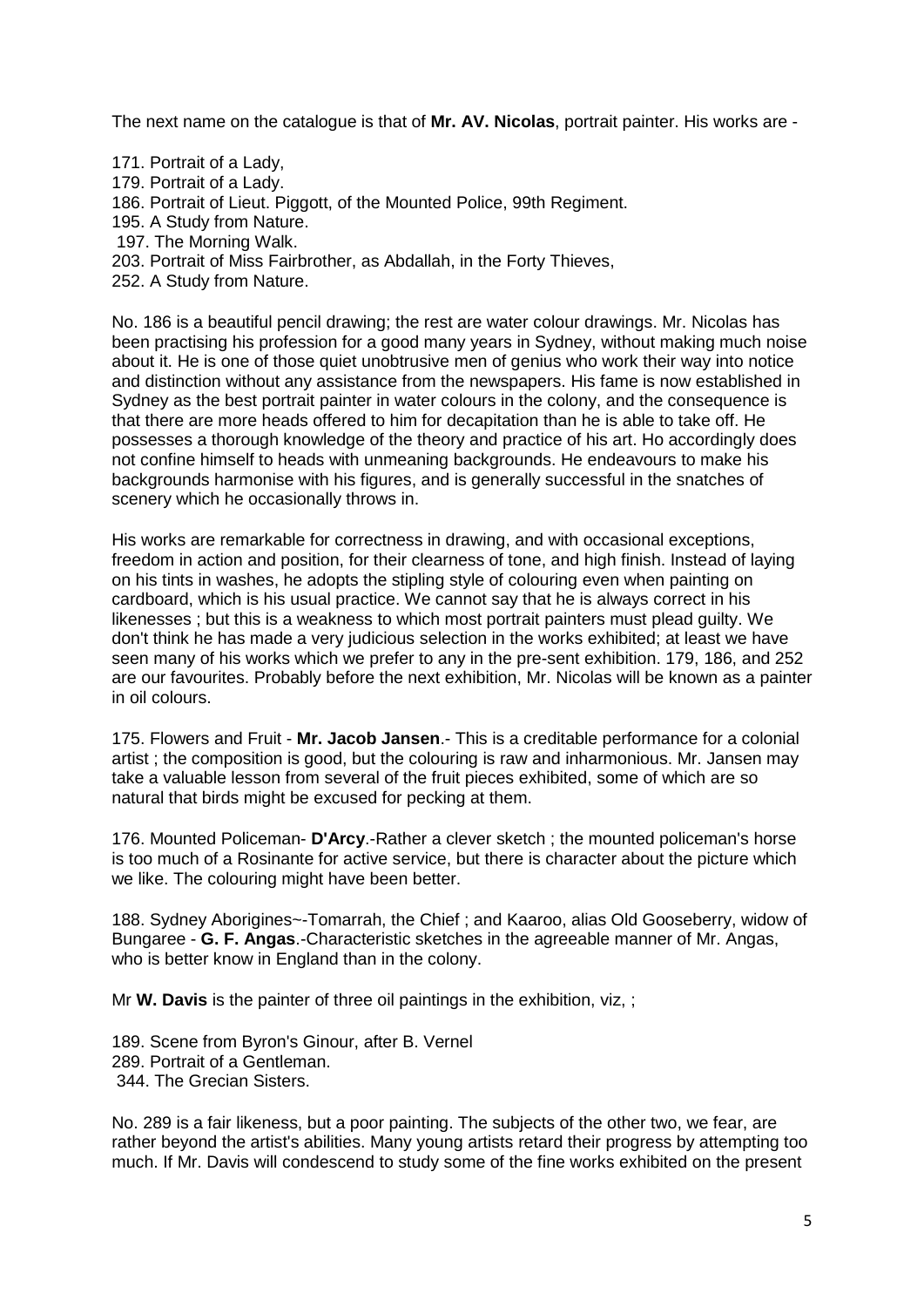occasion, we shall not be surprised to find a great improvement in his style at the next exhibition. Portrait painting seems to be his forte, though he has much to learn in it still.

16. Portrait of Sir James Dowling, late Chief Justice - **Dennis**.—An excellent painting, and good likeness. Mr. Dennis, we believe, is an eccentric genius. What profession he is now following we know not; but this we know, that he is the best painter in oil colours among us; and if he were to practise his profession in Sydney, we have no doubt that he would receive ample support.

279. Portrait of Mr. Councillor Iredale - **Backler** -And as far as features and expression are concerned, a correct representation of the worthy gentleman. The painting itself is poor enough, and we would offer to Mr. Backler the same advice as we tendered to Mr. Davis to study good paintings, if he wishes to excel as a painter of good portraits.

330. Rocky Scenery- **Ellis**.-A fair performance ; his style of colouring is of a different school from Mr. Peacock's, but we would respectfully refer him to the same models for improvement.

By a letter from Mr. H. A. Melville, published in our paper of Saturday, we are glad to be able to include him in the list of our colonial artists. He will rank high in the list.

From our ignorance of the exact line of demarcation between artists and amateurs, we may be wrong in our classification of the amateurs which follows. Some of them, we believe, sell their productions; but whether this be sufficient to constitute them artists, we are not aware.

**Mr. S. Elyard** exhibits four drawings by him-self. They ere as follows

1. View of Miller's Point, Sydney. 157. Elgin in Scotland. 173. Sketch of Darling Hatbour. 269. Pencil Drawing.

We like Mr. Elyard's pencil drawings better than his sepia or China ink sketches.'259 is an elaborate and minute copy after Turner, but we have seen better pencil drawings by him than this. His drawings exhibit great patience, and minuteness, and delicacy of touch, but they are deficient in power and effect. He possesses one good quality for an artist, viz.-a devoted love for the art.

**Miss Bray's** drawings are four in number, viz.

138. A Pen and Ink Drawing; 139. Ditto ditto. 210. Spaniels. 349. Head.

Miss Bray shows a decided taste for drawing, but a few lessons under a good master, or a careful study of some of the pictures exhibited, would enable her to produce more striking effects, with half the amount of labour which she now bestows on her drawings.

The drawings by **Mr. J. Rae** are as follows, viz.:

144. View of the Domain Gate. 206. Macquarie-street, Sydney.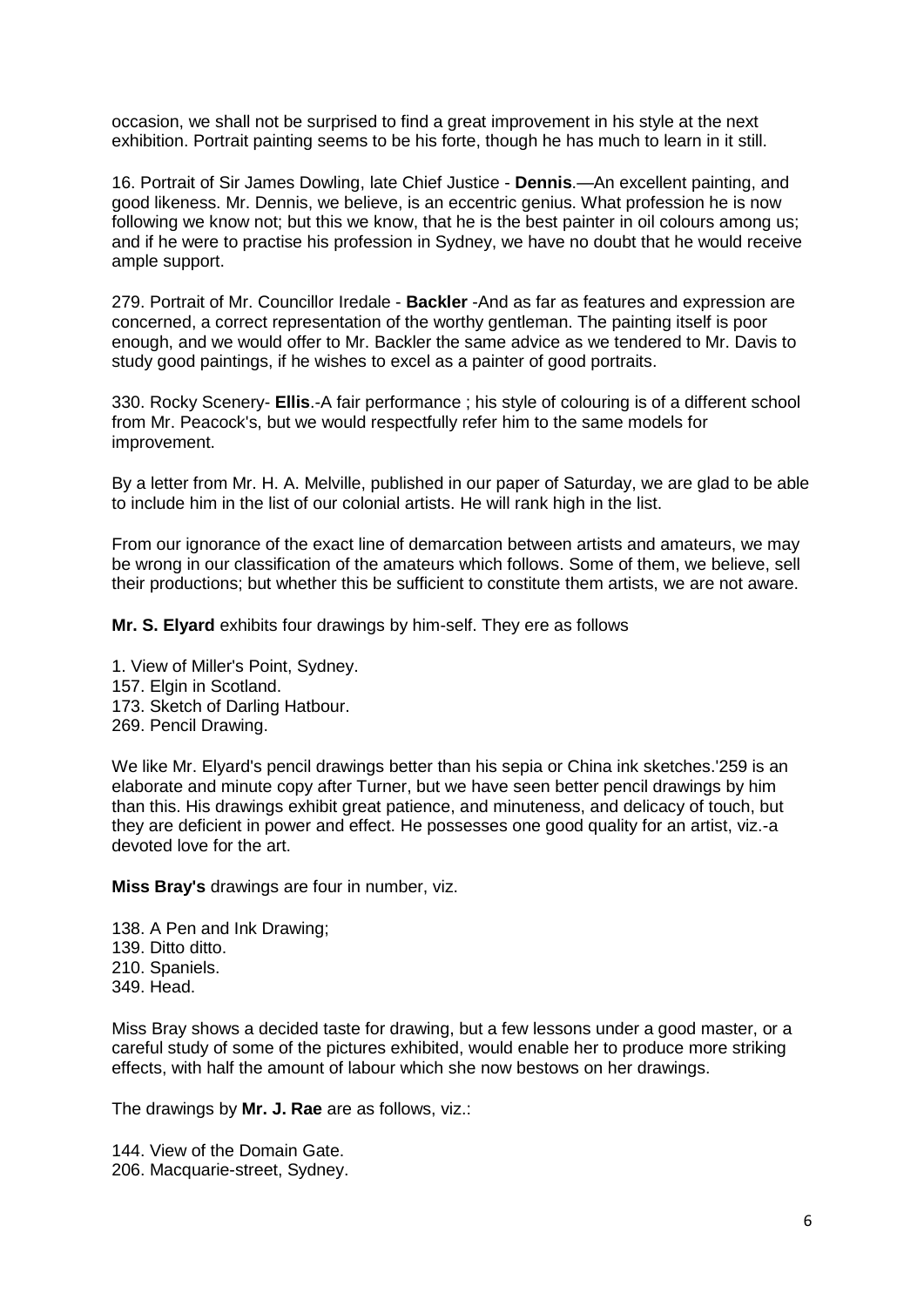208 Sunset. 234. landscape. 253. The Porteus Mob-The Heart of Midlothian.

They are all in water colours. The first two are sketches from nature. The next two are after Prout, and the last is from a print. Mr. Rae has studied under a good master, and may now take lessons from nature-the best teacher after all, we would advise him and all our amateurs and artists to spend some hours in the exhibition room, and drink deeply of the beauties of art which arc there exposed to public view.

**Miss Lucy Havens** exhibits five drawings, viz, :

249. Hawker and Hawks. 353. Dead Game, 354. Ditto. 3Ä5. Pen and Ink Sketch- Rubens 356, Ditto, of Henry, Prince of Wales.

Our remarks on Miss Bray's drawings will apply to Miss Haven's productions. Another piece of advice that we would give these young ladies and all who are equally far advanced in the art of drawing is not to content themselves with copying from copies, but to go to the fountain head and copy from nature.

270. Head of Christ in pencil -**Miss Jones**. An excellent chalk drawing-good in all respectsdrawing, toning, and effect.

315. A Frigate at Anchor in Plymouth Sound - **S. Prout Hill**. - Not by any means a favourable specimen of Mr. Hill's abilities as a marine painter. We have seen many of his sketches far superior to this. We would advise Mr. Hill and our other ship pointers to study tho works of Brierly- for " to study nature is to study them."

Mr. **C. Delohery's** paintings are two in number, viz. :

346. Portrait of Cornelius Prout, Esq. 347. Portrait of a Young Lady.

Fair productions for an amateur, but timid and ineffective. We shall hope for something better from Mr. Delohery, and all our amateurs, at our second exhibition of paintings.

337. The Laughing Girl -an enamel- **Bene**. We cannot speak in too high terms of this beautiful production. It is an excellent copy from one of Sir Joshua Reynolds's most admired works. The reflection of the light is cleverly managed; and the work is faultless in all respects.

There are two engravings in the catalogue. 4. The Last Supper- **R Morgen**.

298. The Waterloo Heroes- **Glover**.

They are both fine engravings, particularly the former ; but as engravings do not form part of the present exhibition, we shall reserve our remarks on them till another opportunity.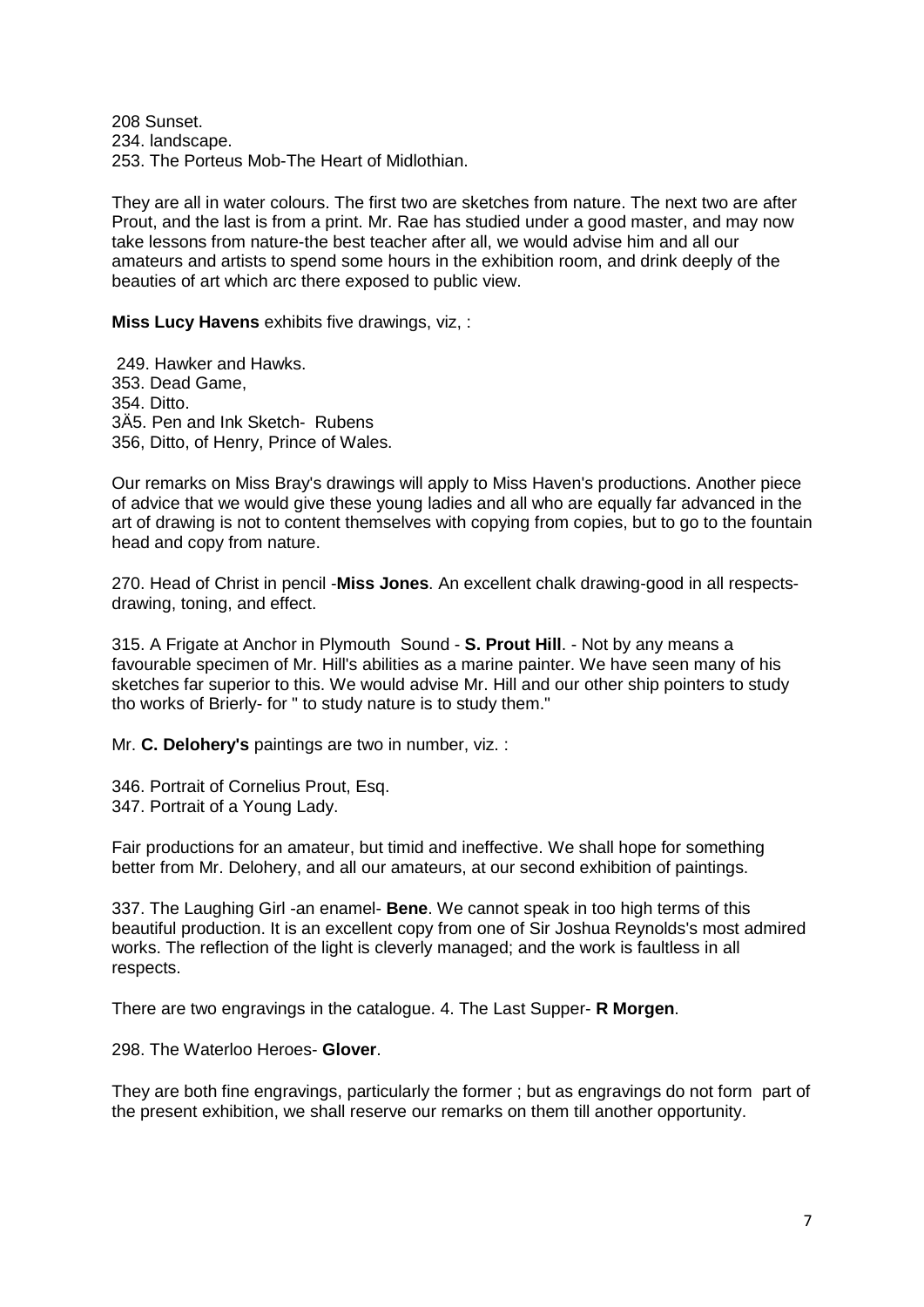360. The Last Supper- From an Engraving by Morgen.-This is an iron cast from No. 4 ; cleverly executed, nad well polished with black lead, reminding us of an ornamental por-tion of a register stove.

The rest of the exhibition consists of statuary and plaster costs, and wax models.

**Mr. Abraham's** works are as follow :

361. Bust of Leichhardt. 363. The Graces-after Canova-a Cast. 364. Child's Head-a Cast. 365. Bust of George Suttor, Esq. 367. Bailey's Eve (?) at the Fountain-a Cast 368. Bust of the Queen-a Cost. 369. The Virgin-a Cast. 372. Bust of Sir George Gipps.

We have spoken of Mr. Abraham's abilities on former occasions. His busts are free and natural, the likenesses in general good, and the drapery well disposed. His casts ere well executed, but do not require so much artisitical skill.

362. The Gladiators-From the Antique, in alabaster. - An admirable little group ; the chiselling, arrangement, and action good.

366. Canova's Bacchus and Ariadne-a Cast. -Beautiful in design and composition, and executed with the wonted grace of the sculptor.

370. The Laocoon-A. cast from the antique ; a miniature, but excellent copy from the glorious original.

371. The Infant Samuel-o Statue in marble, -Prayer personified ; an admirable embodying of Montgomery's lines.

> "Prayer is the simplest form of speech That infant lips can try : Prayer, the sublimest strains that reach The Majesty on high. Prayer Is the burden of a sigh, The falling of a tear : The upward glancing of an eye, When none hut God is near".

The reverential expression of the child's features, attitude, and modelling of the figure, are all excellent. It seems to breathe an atmosphere of purity around it. We gaze on the kneeling form of the beautiful child and almost fancy we hear the lisping of his tongue in prayer.

373. Cupid and Psyche-a cast from the antique.-A poetical fiction, most gracefully told: the most elegant group of the exhibition,-a design of a higher order than the Samuel, and very superior both in design and execution to Canova's group, 366. The ancients are worthy of all their honours, which.

> "With increase of ages grow, As streams roll down enlarging as they flow."